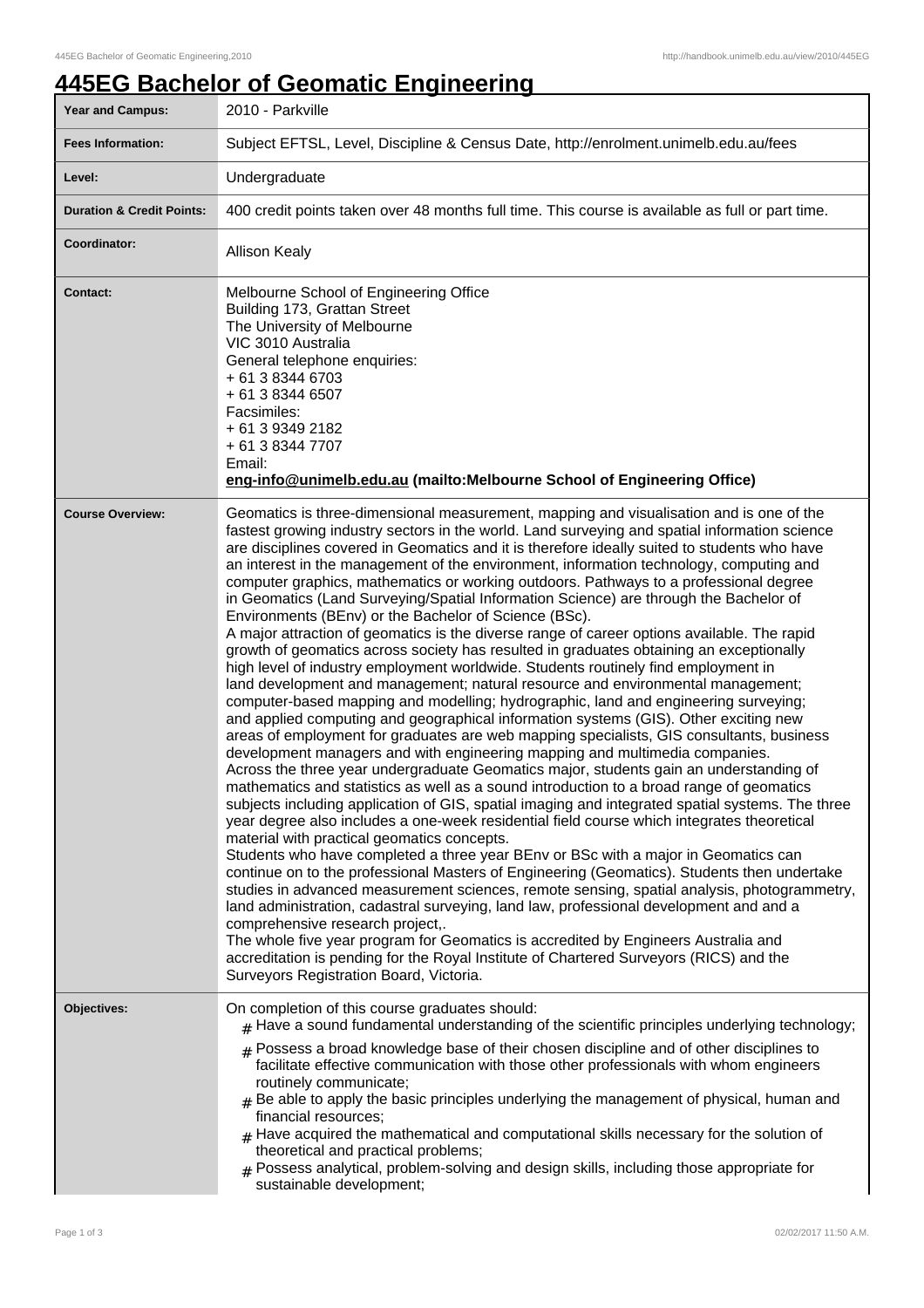|                                                             | $_{\rm H}$ Have verbal and written communication skills that enable them to contribute substantially to<br>society:<br>$#$ Have acquired lifelong learning skills for further development professionally and for meeting<br>future changes in technology;<br>$#$ Have acquired a sense of professional ethics and responsibility towards the profession and<br>the community;<br>$#$ Have developed the interpersonal and management skills required by engineers in<br>undertaking professional activities; and<br>$#$ Be able to enact the social, cultural, global and environmental responsibilities of the<br>professional engineer, and the need for sustainable development.                                                                                                                                                                                                                |                                        |                          |  |
|-------------------------------------------------------------|----------------------------------------------------------------------------------------------------------------------------------------------------------------------------------------------------------------------------------------------------------------------------------------------------------------------------------------------------------------------------------------------------------------------------------------------------------------------------------------------------------------------------------------------------------------------------------------------------------------------------------------------------------------------------------------------------------------------------------------------------------------------------------------------------------------------------------------------------------------------------------------------------|----------------------------------------|--------------------------|--|
| <b>Course Structure &amp;</b><br><b>Available Subjects:</b> | The recommended or standard course structures are listed below. When setting the timetable<br>every effort will be made to avoid clashes between the times of classes associated with these<br>sets of subjects. Students should be aware however, that if it proves to be impossible to<br>achieve a timetable without clashes in these sets of subjects, the School reserves the right<br>to modify course structures in order to eliminate the conflicts. Students will be advised during<br>the enrolment period of the semester if the recommended courses need to be varied. Where<br>the courses include elective subjects these should be chosen so that timetable clashes are<br>avoided. In particular, students in combined degrees should plan their courses so that the<br>subjects chosen in the other faculty do not clash with those recommended for the engineering<br>component. |                                        |                          |  |
| <b>Subject Options:</b>                                     | THERE WILL BE NO FIRST YEAR ENTRY INTO THIS COURSE FROM 2008.                                                                                                                                                                                                                                                                                                                                                                                                                                                                                                                                                                                                                                                                                                                                                                                                                                      |                                        |                          |  |
|                                                             | <b>Third Year</b>                                                                                                                                                                                                                                                                                                                                                                                                                                                                                                                                                                                                                                                                                                                                                                                                                                                                                  |                                        |                          |  |
|                                                             | Subjects listed below MUST be taken in this approved order, regardless of semester availability.                                                                                                                                                                                                                                                                                                                                                                                                                                                                                                                                                                                                                                                                                                                                                                                                   |                                        |                          |  |
|                                                             | <b>Semester 1</b>                                                                                                                                                                                                                                                                                                                                                                                                                                                                                                                                                                                                                                                                                                                                                                                                                                                                                  |                                        |                          |  |
|                                                             | <b>Subject</b>                                                                                                                                                                                                                                                                                                                                                                                                                                                                                                                                                                                                                                                                                                                                                                                                                                                                                     | <b>Study Period Commencement:</b>      | <b>Credit</b><br>Points: |  |
|                                                             | MGMT10002 Managing and Leading Organisations                                                                                                                                                                                                                                                                                                                                                                                                                                                                                                                                                                                                                                                                                                                                                                                                                                                       | Summer Term, Semester<br>1, Semester 2 | 12.50                    |  |
|                                                             | 451-331 Spatial Analysis                                                                                                                                                                                                                                                                                                                                                                                                                                                                                                                                                                                                                                                                                                                                                                                                                                                                           | Not offered 2010                       |                          |  |
|                                                             | 451-332 Imaging in the Geosciences                                                                                                                                                                                                                                                                                                                                                                                                                                                                                                                                                                                                                                                                                                                                                                                                                                                                 | Not offered 2010                       |                          |  |
|                                                             | GEOM30004 Cadastral Surveying & Land Development                                                                                                                                                                                                                                                                                                                                                                                                                                                                                                                                                                                                                                                                                                                                                                                                                                                   | Semester 1                             | 12.50                    |  |
|                                                             | Semester 2                                                                                                                                                                                                                                                                                                                                                                                                                                                                                                                                                                                                                                                                                                                                                                                                                                                                                         |                                        |                          |  |
|                                                             | <b>Subject</b>                                                                                                                                                                                                                                                                                                                                                                                                                                                                                                                                                                                                                                                                                                                                                                                                                                                                                     | <b>Study Period Commencement:</b>      | <b>Credit</b><br>Points: |  |
|                                                             | 451-340 Integrated Spatial Systems 1                                                                                                                                                                                                                                                                                                                                                                                                                                                                                                                                                                                                                                                                                                                                                                                                                                                               | Not offered 2010                       |                          |  |
|                                                             | 451-341 Applications of GIS and Remote Sensing                                                                                                                                                                                                                                                                                                                                                                                                                                                                                                                                                                                                                                                                                                                                                                                                                                                     | Not offered 2010                       |                          |  |
|                                                             | GEOM30005 Satellite Positioning and Geodesy                                                                                                                                                                                                                                                                                                                                                                                                                                                                                                                                                                                                                                                                                                                                                                                                                                                        | Semester 2                             | 12.50                    |  |
|                                                             | GEOM40004 Photogrammetry                                                                                                                                                                                                                                                                                                                                                                                                                                                                                                                                                                                                                                                                                                                                                                                                                                                                           | Semester 2                             | 12.50                    |  |
|                                                             | <b>Fourth Year</b><br>Subjects listed below MUST be taken in this approved order, regardless of semester availability.<br><b>Year Long</b>                                                                                                                                                                                                                                                                                                                                                                                                                                                                                                                                                                                                                                                                                                                                                         |                                        |                          |  |
|                                                             | <b>Subject</b>                                                                                                                                                                                                                                                                                                                                                                                                                                                                                                                                                                                                                                                                                                                                                                                                                                                                                     | <b>Study Period Commencement:</b>      | <b>Credit</b><br>Points: |  |
|                                                             | GEOM40006 Research Project                                                                                                                                                                                                                                                                                                                                                                                                                                                                                                                                                                                                                                                                                                                                                                                                                                                                         | Year Long                              | 25                       |  |
|                                                             | <b>Semester 1</b>                                                                                                                                                                                                                                                                                                                                                                                                                                                                                                                                                                                                                                                                                                                                                                                                                                                                                  |                                        |                          |  |
|                                                             | <b>Subject</b>                                                                                                                                                                                                                                                                                                                                                                                                                                                                                                                                                                                                                                                                                                                                                                                                                                                                                     | <b>Study Period Commencement:</b>      | <b>Credit</b><br>Points: |  |
|                                                             | GEOM40001 Land Administration                                                                                                                                                                                                                                                                                                                                                                                                                                                                                                                                                                                                                                                                                                                                                                                                                                                                      | Semester 1                             | 12.50                    |  |